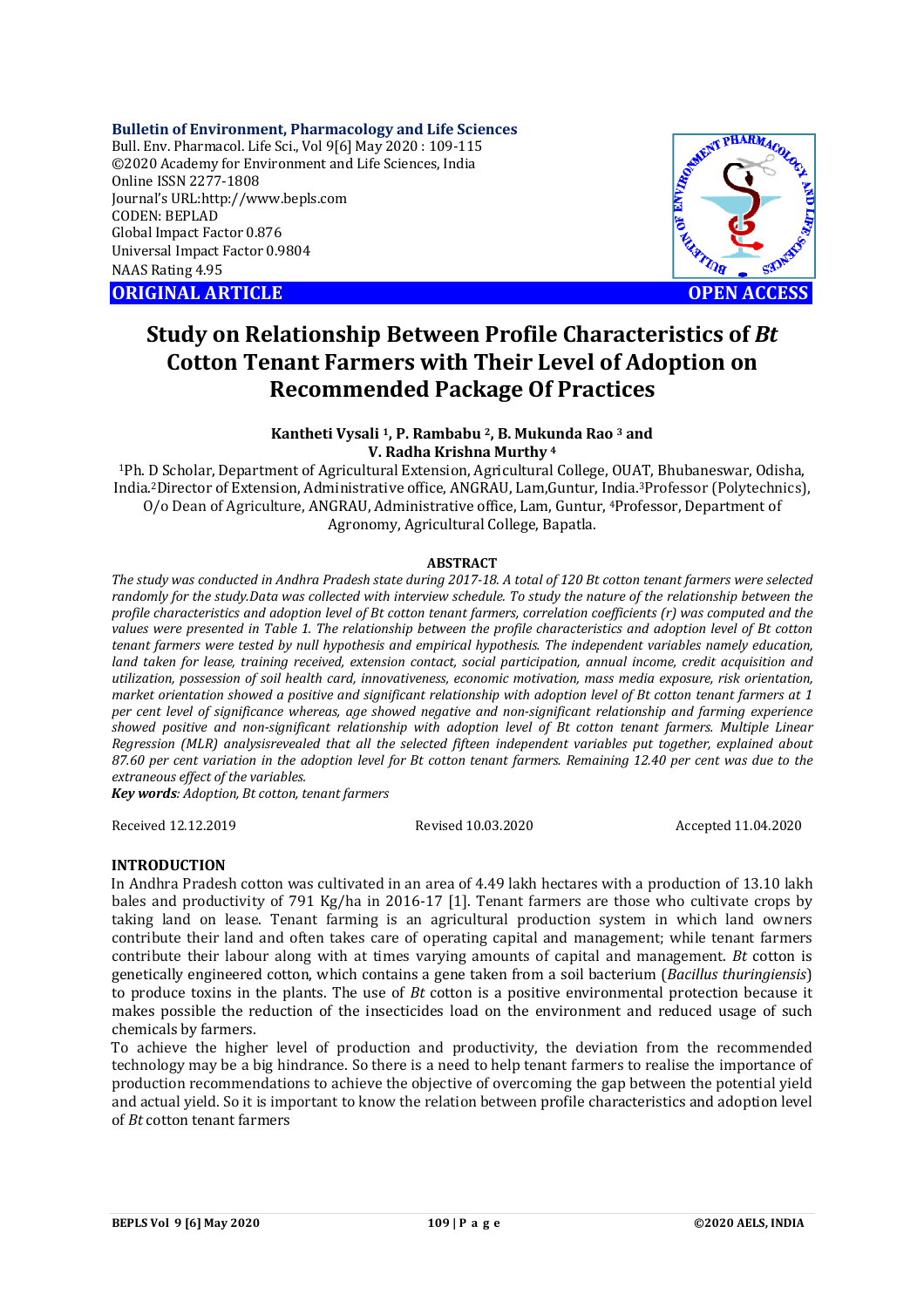## **MATERIAL AND METHODS**

The investigation was carried out during the year 2017 in Guntur district of Andhra Pradesh by adopting ex-post facto research design. The state of Andhra Pradesh was selected to get well acquainted with the regional language which would help to build a good rapport and also facilitates in depth study through personal observation. Guntur district was selected as it has the highest area under cotton cultivation.

Out of 57 mandals in Guntur district, three mandals were selected randomly after listing out the total number of mandals where tenant farmers were more in the cotton growing area. Three mandals, namely Prathipadu, Veldurthi, Karempudi were selected. After listing out the number of villages in each selected mandals, four villages were selected from each selected mandalrandomly where tenant farmers were more with the cotton growing area.Ten *Bt* cotton tenant farmers were selected from each village by simple random sampling procedure Thus, making a total of 120 farmers.

The data from the *Bt* cotton tenant farmers were collected with the help of schedules and interviews. The data collected was analysed and suitable interpretations were drawn. Statistical techniques like correlation coefficient and multiple linear regression analysis were used.SPSS was used to analyse the data and presented in tables to make findings meaningful and easily understandable.

## **Null Hypothesis (H0)**

There will be no significant relationship between the selected profile characteristics and the adoption level of the *Bt* cotton tenant farmers on recommended production technology.

## **Empirical Hypothesis (H1)**

There will be a significant relationship between the selected profile characteristics and the adoption level of the *Bt* cotton tenant farmers on recommended production technology.

An attempt was made to find out there exists any relationship of profile characteristics namely age, education, land taken for lease, farming experience, training received, extension contact, social participation, annual income, credit acquisition and utilization, possession of soil health card, innovativeness, economic motivation, mass media exposure, risk orientation, market orientation with their extent of adoption levels on *Bt* cotton production technology.

To study the nature of the relationship between the profile characteristics and adoption level of *Bt* cotton tenant farmers, correlation coefficients (r) was computed and the values were presented in Table1. The relationship between the profile and adoption level of *Bt* cotton tenant farmers were tested by null hypothesis and empirical hypothesis.

# **RESULTS AND DISCUSSION**

#### **Table 1Correlation coefficient values of Profile characteristicswith their adoption level of** *Bt* **cotton tenant farmers (n=120)**

| S. No. | <b>Profile Characteristics</b>     | 'r' value              |
|--------|------------------------------------|------------------------|
| 1.     | Age                                | $-0.168$ <sup>NS</sup> |
| 2.     | Education                          | $0.873**$              |
| 3.     | Land taken for lease               | $0.848**$              |
| 4.     | Farming experience                 | 0.134 <sub>NS</sub>    |
| 5.     | Training received                  | $0.510**$              |
| 6.     | <b>Extension contact</b>           | $0.777**$              |
| 7.     | Social participation               | $0.406**$              |
| 8.     | Annual income                      | $0.788**$              |
| 9.     | Credit acquisition and utilization | $0.779**$              |
| 10.    | Possession of soil health card     | $0.592**$              |
| 11.    | Innovativeness                     | $0.842**$              |
| 12.    | Economic motivation                | $0.770**$              |
| 13.    | Mass media exposure                | $0.769**$              |
| 14.    | Risk orientation                   | $0.802**$              |
| 15.    | Market orientation                 | $0.745**$              |

NS = Non-significant \*\* Significant at 0.01 level of probability \* Significant at 0.05 level of probability

The results in the Table 1 revealed that out of fifteen independent variables studied namely education, land taken for lease, training received, extension contact, social participation, annual income, credit acquisition and utilization, possession of soil health card, innovativeness, economic motivation, mass media exposure, risk orientation, market orientation showed a positive and significant relationship with adoption level of *Bt* cotton tenant farmers at 1 per cent level of significance. Hence, null hypothesis was rejected by accepting empirical hypothesis for the variables such as education, land taken for lease,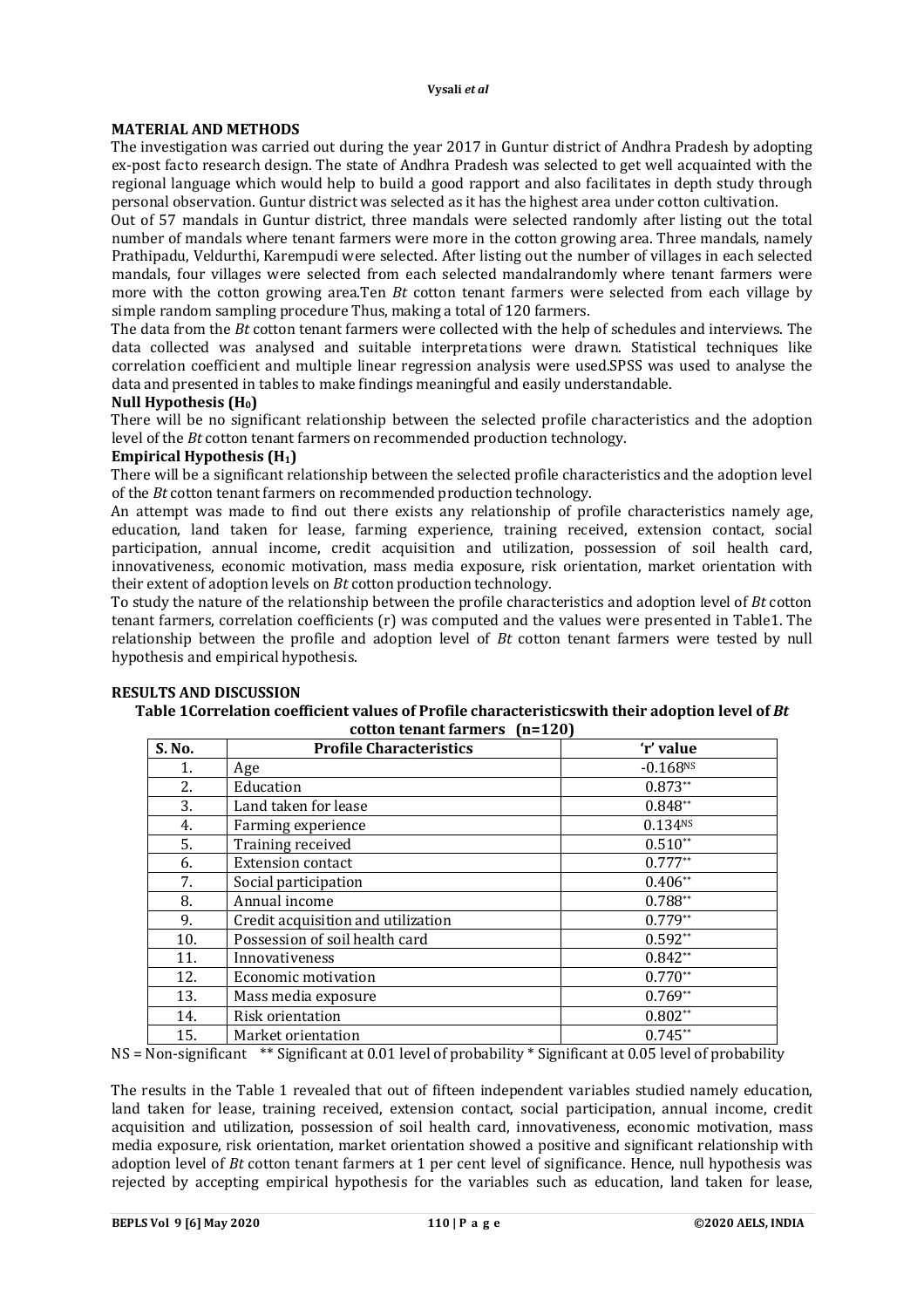training received, extension contact, social participation, annual income, credit acquisition and utilization, possession of soil health card, innovativeness, economic motivation, mass media exposure, risk orientation, market orientation.

Whereas, age showed negative and non-significant relationship and farming experience showed positive and non-significant relationship with adoption level of *Bt* cotton tenant farmers. Hence null hypothesis was accepted by rejecting empirical hypothesis for the variables such as age and farming experience.

**Table 2 Multiple linear regression analysis of profile characteristics of** *Bt* **cotton tenant farmers with their extent of adoption level (n=120)**

| S. No. | <b>Profile Characteristics</b>     | <b>Regression coefficient</b> | <b>Standard error</b> | 't' value              |
|--------|------------------------------------|-------------------------------|-----------------------|------------------------|
| 1.     | Age                                | 0.004                         | 0.038                 | 0.094N <sub>S</sub>    |
| 2.     | Education                          | 2.554                         | 0.578                 | 4.418**                |
| 3.     | Land taken for lease               | 5.981                         | 1.700                 | $3.518**$              |
| 4.     | Farming experience                 | $-0.033$                      | 0.161                 | $-0.203NS$             |
| 5.     | Training received                  | 0.218                         | 0.287                 | 0.758NS                |
| 6.     | <b>Extension contact</b>           | $-0.305$                      | 0.661                 | 0.461 <sup>NS</sup>    |
| 7.     | Social participation               | $-0.995$                      | 0.336                 | $-2.966*$              |
| 8.     | Annual income                      | $-0.000$                      | 0.000                 | $-1.882Ns$             |
| 9.     | Credit acquisition and utilization | $-1.232$                      | 1.130                 | $-1.090$ <sup>NS</sup> |
| 10.    | Possession of soil health card     | $-0.370$                      | 2.572                 | $-0.144^{NS}$          |
| 11.    | Innovativeness                     | 0.356                         | 0.139                 | $2.557*$               |
| 12.    | Economic motivation                | $-0.926$                      | 0.431                 | $-2.146*$              |
| 13.    | Mass media exposure                | 1.075                         | 0.773                 | 1.391 <sup>NS</sup>    |
| 14.    | Risk orientation                   | 0.835                         | 0.615                 | 1.358NS                |
| 15.    | Market orientation                 | $-0.313$                      | 0.787                 | $-0.398$ <sub>NS</sub> |

a=21.881  $R^2=0.876$  \* Significant at 0.05 level of probability  $NS = Non significant$  \*\* Significant at 0.01 level of probability

## **Age Vs Adoption**

The perusal of table 1 revealed that there was negative and non significant relationship between age and adoption level of *Bt* cotton tenant farmers with a computed coefficient of correlation value ( $r = -0.168<sup>NS</sup>$ ) Hence null hypothesis was accepted by rejecting empirical hypothesis.

This means as age increases, the adoption level decreases. This might be due to the reason that lack of physical strength, ability to grasp the latest technology at old age. As age increases, there will be a negative influence on intelligence and confidence which leads to the lower adoption level of the *Bt* cotton recommended package of practices. The above finding was in conformity with the findings of Sivanarayana *et al.* [12].

## **Education Vs Adoption**

It's clear from the table 1 that the coefficient of correlation value (r=0.873\*\*) between education and adoption level of *Bt* cotton tenant farmers was positive and significantly related. Hence null hypothesis was rejected by accepting empirical hypothesis. This means the higher the education levels, higher would be the extent of adoption.

This trend might be due to the fact that better education facilitates them to have more contact with extension agencies, better access to farm information, increases awareness to the new ways of farming practices in *Bt* cotton which leads to the increased adoption of recommended production technology. This finding was in agreement with the findings of Pruthvi [9].

## **Land taken for lease Vs Adoption**

The results presented in the table 1 revealed that there was a positive and significant relationship between Land taken for leaseand adoption level of *Bt* cotton tenant farmers with computed r value of 0.848\*\*. Hence null hypothesis was rejected by accepting empirical hypothesis.

This clearly implies that extent of adoption increases with increase in land taken for lease. This trend might be due to the fact that a farmer with large land holdings tends to acquire more information on cultivation practices to get higher profits. Higher the extent of land leased, then more new farming practices can also be adopted regarding *Bt* cotton. The above finding was in conformity with the findings of Rao [10] and Manjunath *et al.* [6].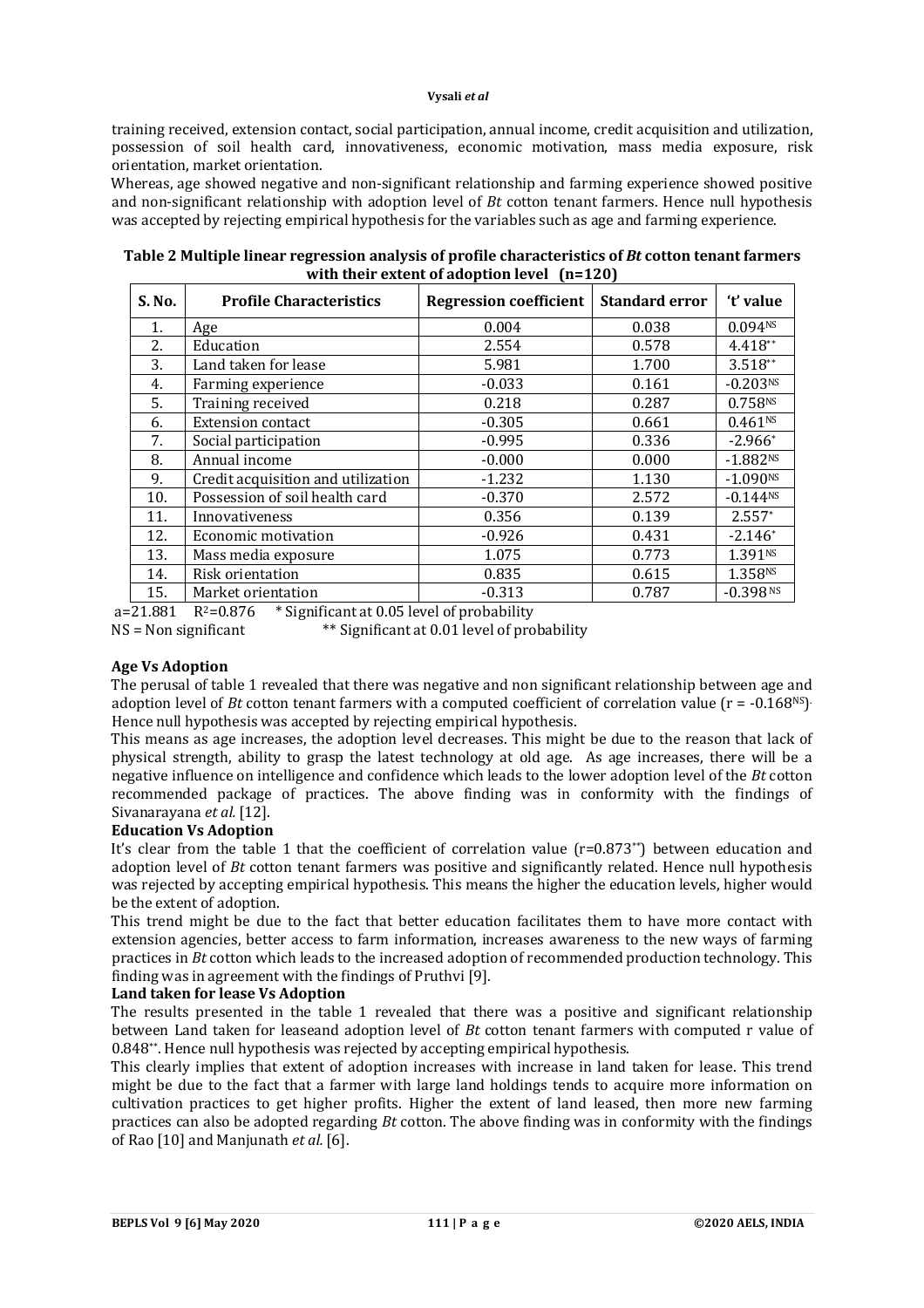## **Farming experience Vs Adoption**

The perusal of table 1 revealed that there was a positive and non significant relationship between farming experience and adoption level of *Bt* cotton tenant farmers with a computed coefficient of correlation value  $(r = 0.134<sup>NS</sup>)$ . Hence null hypothesis was accepted by rejecting empirical hypothesis.

This trend might be due to the fact that less experienced *Bt* cotton tenant farmers also adopt the difficult practices on par with much experienced *Bt* cotton tenant farmers by following the fellow farmers. Though the farming experience high, the adoption is less because of illiteracy, the complexity of technologies recommended and non-availability of technology to the farmers. The above finding was in conformity with the findings of Murugan [7].

## **Training received Vs. Adoption**

It's clear from the table 1 that the coefficient of correlation value (r=0.510\*\*)between training received and adoption level of *Bt* cotton tenant farmers was positive and significantly related. Hence null hypothesis was rejected by accepting empirical hypothesis.

This means higher the trainings received higher would be the extent of adoption. The possible reason might be due to the fact that trainings conducted by extension personnel and other agencies provide knowledge, skill and understanding of all the available agricultural information which in turn leads to the adoption of innovative technologies. The above finding was in conformity with the findings of Kiranmayi [4].

## **Extension contact Vs Adoption**

The perusal of table 1 revealed that there was a positive and significant relationship between extension contact and adoption level of *Bt* cotton tenant farmers with a computed coefficient of correlation value (r =0.777\*\*). Hence null hypothesis was rejected by accepting empirical hypothesis.

This clearly implies that extent of adoption increases with increase in extension contact. This can be inferred that *Bt* cotton tenant farmers with high extension contact approach extension personnel like MPEOs, AEOs when they need information regarding agricultural practices on production technologies in agriculture in their area. They get more information from the extension agents and Subject Matter Specialists (SMSs) at the time of demonstrations, training programmes, study tours and exhibitions regarding the improved technologies. This extension contact enables the farmer to different kinds of information which help to adopt new agricultural technology in his farm. This finding was in line with the findings of Yadav *et al.* [13].

## **Social participationVs Adoption**

The results presented in the table 1 revealed that there was a positive and significant relationship between social participation and adoption level of *Bt* cotton tenant farmers with a computed r value of 0.406\*\*. Hence null hypothesis was rejected by accepting empirical hypothesis.

This clearly implies that extent of adoption increases with the increase in social participation. Farmers with high social participation will have higher chances to exchange one's views and experiences with other people. So, they can adopt new practices. They discuss problems and seek solutions from others which results in the adoption of *Bt* cotton recommended production technologies. This finding was in line with the findings of Neethi and Sailaja [8].

## **Annual income Vs Adoption**

The perusal of table 1 revealed that there was a positive and significant relationship between annual income and adoption level of *Bt* cotton tenant farmers with a computed coefficient of correlation value (r =0.788\*\*). Hence null hypothesis was rejected by accepting empirical hypothesis.

This clearly implies that extent of adoption increases with an increase in annual income. This trend might be due to the fact that as the farmer gets more income, he can purchase more amounts of inputs, thereby increasing the adoption level of recommended *Bt* cotton production technology. Those farmers had more enthusiasm for adopting new cultivation practices in *Bt* cotton.The above finding was in conformity with the findings of Bondarwad *et al*. [2].

# **Credit acquisition and utilization Vs Adoption**

The perusal of table 1 revealed that there was a positive and significant relationship between credit acquisition and utilization and adoption level of *Bt* cotton tenant farmers with a computed coefficient of correlation value ( $r = 0.779**$ ). Hence null hypothesis was rejected by accepting empirical hypothesis.

This implies that as the credit acquisition and utilization increases, adoption also increases significantly. A farmer with more capital may approaches extension personnel more because he always tries to avoid risk in farming and thus gains information for adopting *Bt* cotton recommended production technology so that he can utilise the credit efficiently. The finding was in tune with the findings of Kiranmayi [4].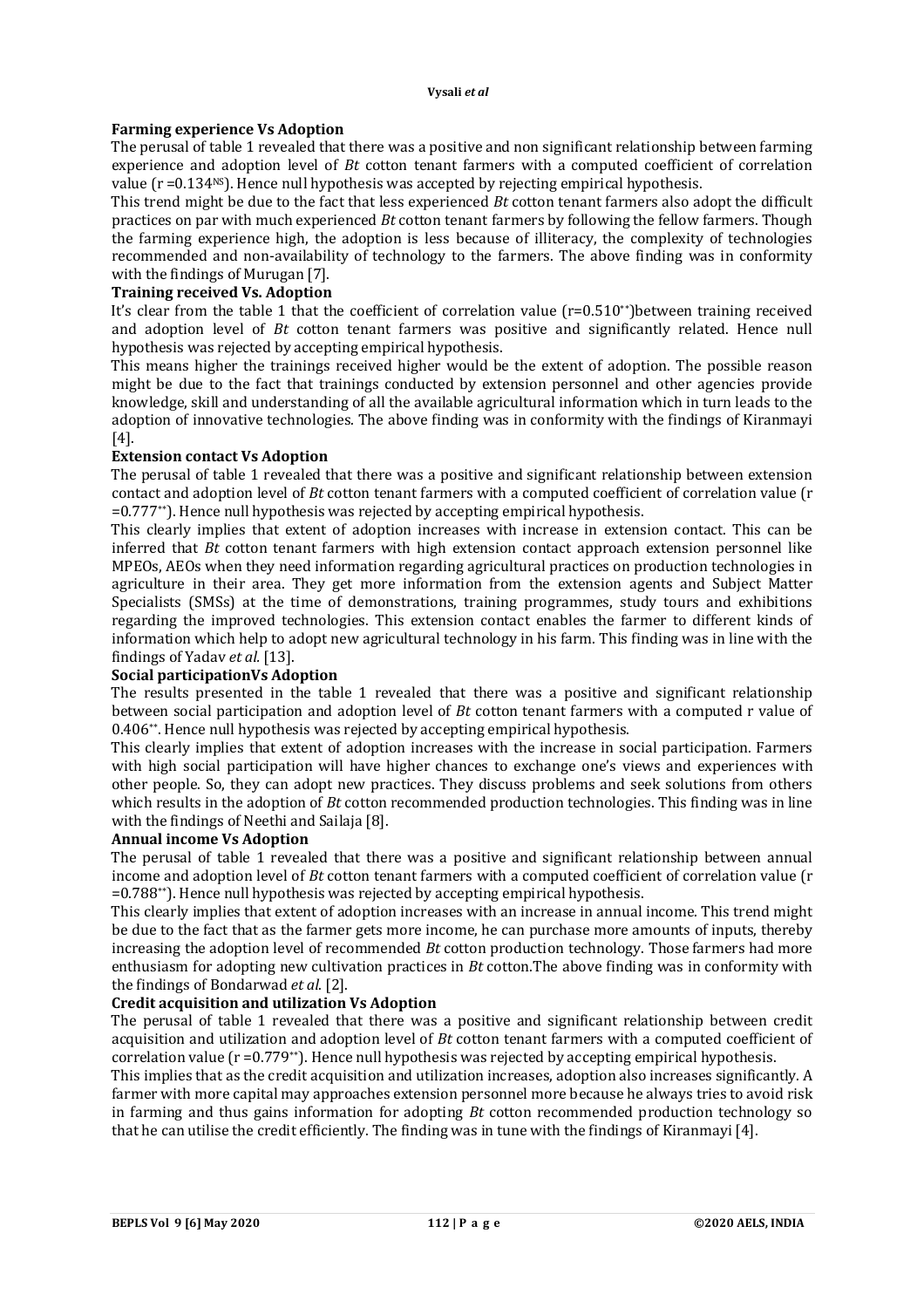## **Possession of soil health card Vs Adoption**

The results presented in the table 1 revealed that there was a positive and significant relationship between possession of soil health card and adoption level of *Bt* cotton tenant farmers with the computed r value of 0.592\*\*.Hence null hypothesis was rejected by accepting empirical hypothesis.

This clearly implies that extent of adoption increases with increase in possession of soil health card. Soil health card provides a lot of information regarding nutrient content in their soil without which one cannot estimate the nutrient content of soil. It provides information regarding the quantities of fertilizers to be applied to their soil, according to the available nutrient content. So, a farmer who possessed soil health card can apply fertilizers according to the recommendations given in soil health card, thereby protecting the soil health and decreasing the cost of cultivation. Since, application of large of amounts of fertilizers spoils the soil health.

## **Innovativeness Vs Adoption**

The perusal of table 1 revealed that there was a positive and significant relationship between innovativeness and adoption level of *Bt* cotton tenant farmers with a computed coefficient of correlation value (r=0.842\*\*). Hence null hypothesis was rejected by accepting empirical hypothesis.

This implies that as the innovativeness adoption, knowledge also increases significantly. Innovativeness is the individual's earliness in the use of new practices. A person who is more innovative acquires more information from various reliable sources and adopts the practices in his farm. Similar findings were reported by Gopinath [3] and Sarada [11].

## **Economic motivation Vs Adoption**

The perusal of table 1 revealed that there was a positive and significant relationship between economic motivation and adoption level of *Bt* cotton tenant farmers with a computed coefficient of correlation value (r=0.770\*\*). Hence null hypothesis was rejected by accepting empirical hypothesis.

This implies that as the economic motivation increases, adoption also increases significantly. Every person in the farming community aims to attain maximum profits. As the economic motivation increases, farmers always try to get maximum yields to improve their economic level by adopting new agricultural technology about *Bt* cotton cultivation practices. The result was in accordance with the findings of Kumar and Dhorey [5].

# **Mass media exposure Vs Adoption**

It's clear from the table 1 that the coefficient of correlation value (r=0.769<sup>\*\*</sup>) between mass media exposure and adoption level of *Bt* cotton tenant farmers was positive and significantly related. Hence null hypothesis was rejected by accepting empirical hypothesis.

This means higher the massmedia exposure, higher would be the extent of adoption. Now a day's newspapers, television, farm publications and other mass media play an important role in the diffusion of agricultural innovations. Farmers who keep in touch with mass media are likely to have better knowledge and adoption of the current advances in agriculture. This is because of the reason that the farmers who keep in touch with the mass media such as television, newspapers, mobiles, and the internet will have greater exposure to farm information which helps to improve the knowledge level of the *Bt* cotton tenant farmers thereby increasing the adoption levels. Similar findings were reported by Manjunath *et al*. [6].

## **Risk orientation Vs Adoption**

The results presented in the table 1 revealed that there was a positive and significant relationship between risk orientation and adoption level of *Bt* cotton tenant farmers with a computed r value of 0.802\*\*. Hence null hypothesis was rejected by accepting empirical hypothesis.

This clearly implies that extent of adoption increases with an increase in risk orientation. This is because of the reason that the farmer who is willing to take calculated risks during constraint situation will gain better results. Those risk taking individuals will go out all the way to get the information from different sources in order to adopt new technologies. The result was in accordance with the findings of Bondarwad *et al*. [2].

## **Market orientation Vs Adoption**

It's clear from the table 1 that the coefficient of correlation value (r=0.745\*\*)between market orientation and adoption level of *Bt* cotton tenant farmers was positive and significantly related. This clearly implies that extent of adoption increases with an increase in market orientation. Hence null hypothesis was rejected by accepting empirical hypothesis.

This might be due to the fact that the farmers who had a more market orientation keep themselves updated with the market information regarding current price fluctuations, new practices. This makes them get the higher income by selling the yield when prices were at the peak, which leads to the adoption of recommended technology. The above finding was in conformity with the findings of Kiranmayi [4].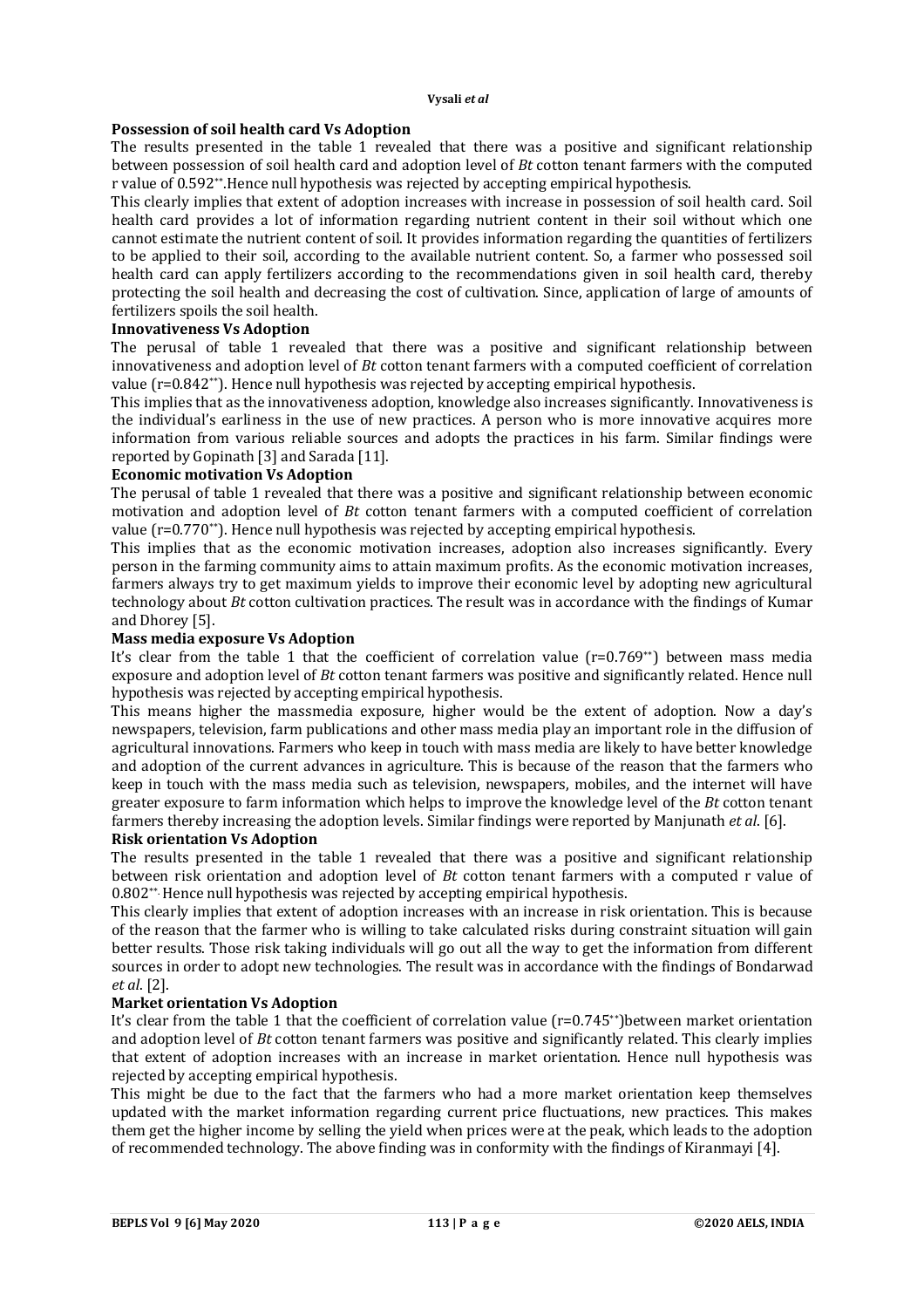## **Multiple Linear Regression Analysis of Profile Characteristics of** *Bt* **Cotton Tenant Farmers with their Extent of Adoption on Recommended Production Technology**

An attempt was made to find out the amount of contribution made by the profile characteristics in explaining the variation in the dependent variable i.e., adoption towards *Bt* cotton farming. The results were presented in the table 2

From the above table 2 the MLR equation can be fitted as follows

 $Y=21.881 + 0.004x_1 + 2.554**x_2 + 5.981**x_3 - 0.033x_4 + 0.218x_5 - 0.305x_6 - 0.995*x_7 - 0.000x_8 - 1.232x_9 - 0.000x_9 - 0.000x_9 - 0.000x_9 - 0.000x_9 - 0.000x_9 - 0.000x_9 - 0.000x_9 - 0.000x_9 - 0.000x_9 - 0.000x_9 - 0.000x_9 - 0.000x_9$  $0.370x_{10} + 0.356 \cdot x_{11} - 0.926x_{12} + 1.075x_{13} + 0.835 x_{14} - 0.313x_{15}$ 

Table 2 revealed that the coefficient of determination "R2" value of 0.876 indicated that all the selected fifteen independent variables put together, explained about 87.60 per cent variation in the adoption level for *Bt* cotton tenant farmers. Remaining 12.40 per cent was due to the extraneous effect of the variables. Hence, it could be stated that the variables selected to a large extent explained the variation in level of adoption of *Bt* cotton tenant farmers.

The regression coefficient given in the table 2 further revealed that the profile characteristics, namely education, land taken for lease were found to be positively significant at 0.01 level of significance. Innovativeness found to be positively significant at 0.05 level of significance, whereas social participation and economic motivation were negatively significant at 0.05 level of significance. Remaining variables viz., age, farming experience, training received, extension contact, annual income, credit acquisition and utilization, possession of soil health card, mass media exposure, risk orientation, market orientation were non-significant in this analysis.

A unit of change in education influences positively 2.554 times, land taken for lease influences positively 5.981 times, innovativeness influences positively 0.356 times, social participation influences negatively 0.995 times and economic motivation influences negatively 0.926 times in adoption.

This might be due to the fact that education played a greater role in acquiring and understanding the information that widened the thinking horizon and made the farmer more knowledgeable and adoption of recommended practices. A farmer with large land holdings tends to acquire more information on cultivation practices to get higher profits. Higher the amount of land leased, then more new farming practices can also be adopted regarding *Bt* cotton. Farmers with high social participation will have high chances to exchange one's views and experiences with other people but they don't discuss production technologies. They discuss non-scientific and political aspects which influence negatively on adoption. A person who is more innovative acquires more information from various reliable sources and adopts the new practices on his farm. A farmer with more economic motivation always tries to get maximum yields to improve their economic level by adopting new agricultural technology about *Bt* cotton cultivation practices.

## **CONCLUSION**

The analysis on relation between profile characteristics and adoption of Bt cotton tenant farmers indicated that majority of the selected independent variables showed a positive and significant relationship with adoption level of *Bt* cotton tenant farmers at 1 per cent level of significance whereas, age showed negative and non-significant relationship and farming experience showed positive and nonsignificant relationship with adoption level of *Bt* cotton tenant farmers. Multiple Linear Regression (MLR) analysis revealed that all the selected fifteen independent variables put together, explained about 87.60 per cent variation in the adoption level for *Bt* cotton tenant farmers. Remaining 12.40 per cent was due to the extraneous effect of the variables.

## **REFERENCES**

- 1. Anonymous, (2016).All India Co-ordinated Research Project on Cotton Annual Report: 2016. [http://www.aiccip.cicr.org.in/CD\\_16\\_17/3\\_PC\\_Report.pdf.](http://www.aiccip.cicr.org.in/CD_16_17/3_PC_Report.pdf.)
- 2. Bondarwad, S.P., Wangikar, S.D and Deshmukh, N.D. (2010). Correlation of adoption of *Bt* cotton production technology. *Agriculture update.* 5 (3&4): 300-302.
- 3. Gopinath, M. (2005). Knowledge and Adoption of bengalgram farmers in Kurnool district of Andhra Pradesh.*M. Sc (Ag.) Thesis*. Acharya N.G. Ranga Agricultural University, Hyderabad, India..
- 4. Kiranmayi, K. (2013). Adoption behaviour of chilli farmers in Guntur district of Andhra Pradesh.*M. Sc. (Ag.) Thesis*.Acharya N.G. Ranga Agricultural University, Guntur, India.
- 5. Kumar, P.P and Dhorey, R.K. (2017). Extent of adoption of farmers about *Bt* cotton practices in Warangal district of Telangana state, India. *International Journal of Current Microbiology and Applied Sciences.*6 (11): 824-829.
- 6. Manjunath, V.B., Hanchinal, S.N., Maraddi, G.N., Binkadakatti, J.S and Shambulingappa, B.G. (2012). Analysis of extent of adoption of *Bt* cotton recommended production practices followed by the farmers. *Asian Science.* 7 (1): 5-8.